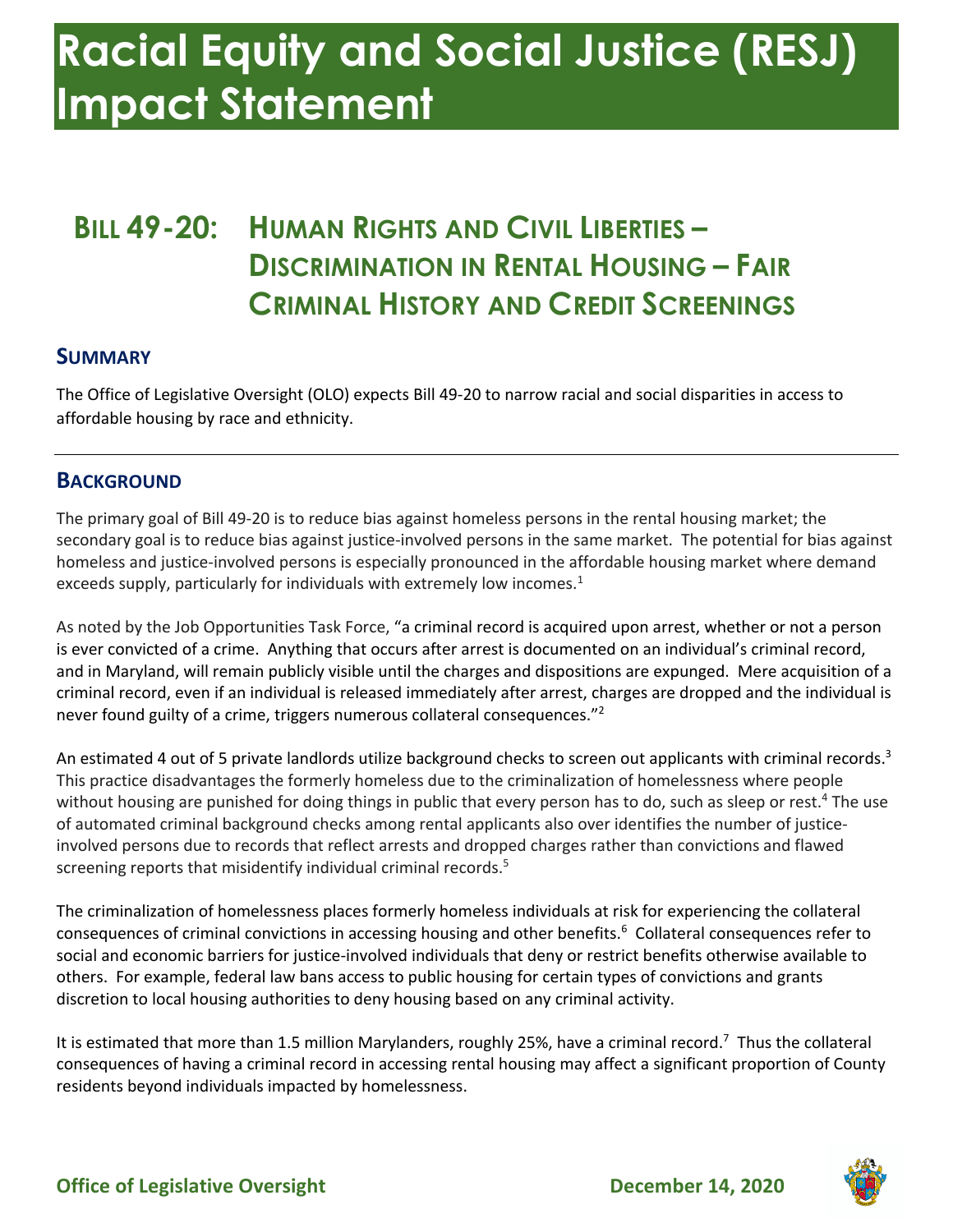Bill 49-20 would prohibit landlords from seeking information about applicants' arrest and conviction records prior to making a conditional offer. It would also prohibit the consideration of an applicant's criminal record for the following offenses when making an official offer for housing:

- Arrests for matters that did not result in a conviction
- Convictions of theft as a misdemeanor
- Convictions for trespass orders
- Convictions for refusal to leave public buildings or grounds
- Convictions for indecent exposure
- Convictions for public urination
- Convictions for open container violations
- Convictions for possession of marijuana as a misdemeanor or civil violation
- First conviction for disturbing the peace or disorderly conduct
- Vehicle law violations
- Conviction of a misdemeanor if at least two years have passed

Toward these ends, Bill 49-20 also:

- Prohibits a landlord from raising a quoted rent in certain circumstances;
- providers; • Requires a rental application to contain certain information about record checks conducted by housing
- Generally amends the law regarding discrimination in housing and landlord-tenant affairs;
- responsibilities; and • Requires the Executive to inform prospective applicants and housing providers of their rights and
- Requires alleged violations to be filed with the Office of Human Rights for enforcement.

 offender registry status, as well as sex offense arrests or convictions. The bill would also require a landlord who denies housing based on an applicant's criminal background to inform the applicant in writing and to give the The bill would clarify, however, that a landlord may inquire information and consider a prospective tenant's sex applicant seven days to provide additional information.

### **DEMOGRAPHIC DATA**

 Understanding the potential impact of Bill 49-20 on racial equity and social justice requires understanding the demographics of persons who have experienced homelessness in Montgomery County. According to recent data Black residents are three- to four-times more likely than their population share to experience homelessness. Whereas, African Americans accounted for 19% of County residents in 2017:

- Black families with children accounted for 83% of homeless families in the County in 2018;<sup>8</sup> and
- Black residents accounted for 64% of homeless persons in the County in 2019.<sup>9</sup>

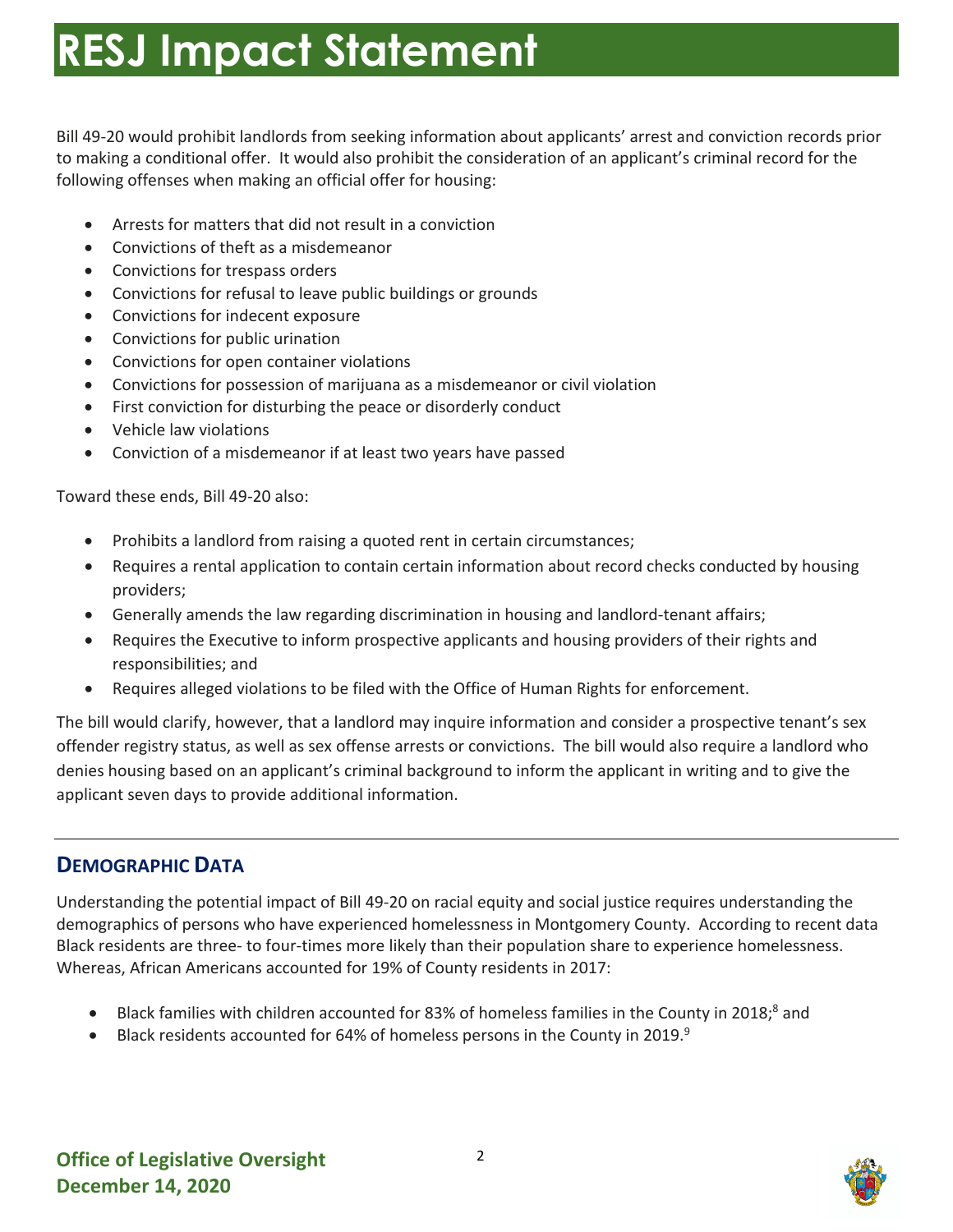persons. Disaggregated data for arrests and/or convictions among the offenses prohibited from consideration in rental applications under this bill are not currently tracked. Yet data on arrests and traffic stops suggests that Black and Latinx residents are over-represented among justice-involved persons. For example: Understanding the RESJ impact of Bill 49-20 also requires understanding the demographics of justice-involved

- • Black and Latinx persons each accounted for 19 20% of County residents in 2017 but accounted for 44% and 26% of arrests by the Montgomery County Police Department.<sup>10</sup>
- Approximately 38% of Black men and 25% of Latinx men in the County experienced a traffic stop by MCPD in 2019 compared to 17% of White men.

 need of affordable housing. Latinx and Black households are especially in need of affordable housing in Montgomery County compared to White and Asian households. For example: Finally, understanding the RESJ impact of Bill 49-20 requires understanding the demographics of persons most in

- • A majority of Black and Latinx households in the County (55% and 62%) expended more than 30% of their income on rents in 2017 compared to a minority of Asian and White households (43% and 45%).<sup>11</sup>
- • At the end of May 2020 in the Washington Metropolitan Area, 40% of Latinx residents and 24% of Black residents had not paid their last month's rent vs. less than 5% of Asian and White residents.<sup>12</sup>

### **ANTICIPATED RESJ IMPACTS**

 OLO anticipates that the implementation of Bill 49-20 will narrow racial and ethnic disparities in housing within the persons who are impacted by collateral consequences and among those in need of affordable housing. More County because Black and Latinx residents are over-represented, both, among homeless and justice-involved specifically:

- Black residents are over-represented among homeless individuals and families.
- Black and Latinx residents, and men in particular, are over-represented among justice-involved persons based on arrest rates and traffic stops. Some research has shown that homeless people of color are more likely to have an incarceration history than White homeless individuals.<sup>13</sup>
- Latinx and Black residents are over-represented among housing-insecure residents based on access to affordable housing and recent rental payment histories.

 benefit disproportionately from this bill. For example, a study examining private District of Columbia-area housing experienced preferential treatment 47% of the time.<sup>14</sup> White applicants received more sympathetic reactions when disclosing their criminal record and were more often encouraged to apply, despite their criminal records, than Black applicants.<sup>15</sup> The same study also found that property agents imposed tougher criminal records screening criteria and sometimes higher fees on Black applicants than White applicants.<sup>16</sup> The discriminatory enforcement of having a criminal record also suggests that Black and Latinx residents will providers when considering applicants with similar criminal backgrounds found that potential White tenants

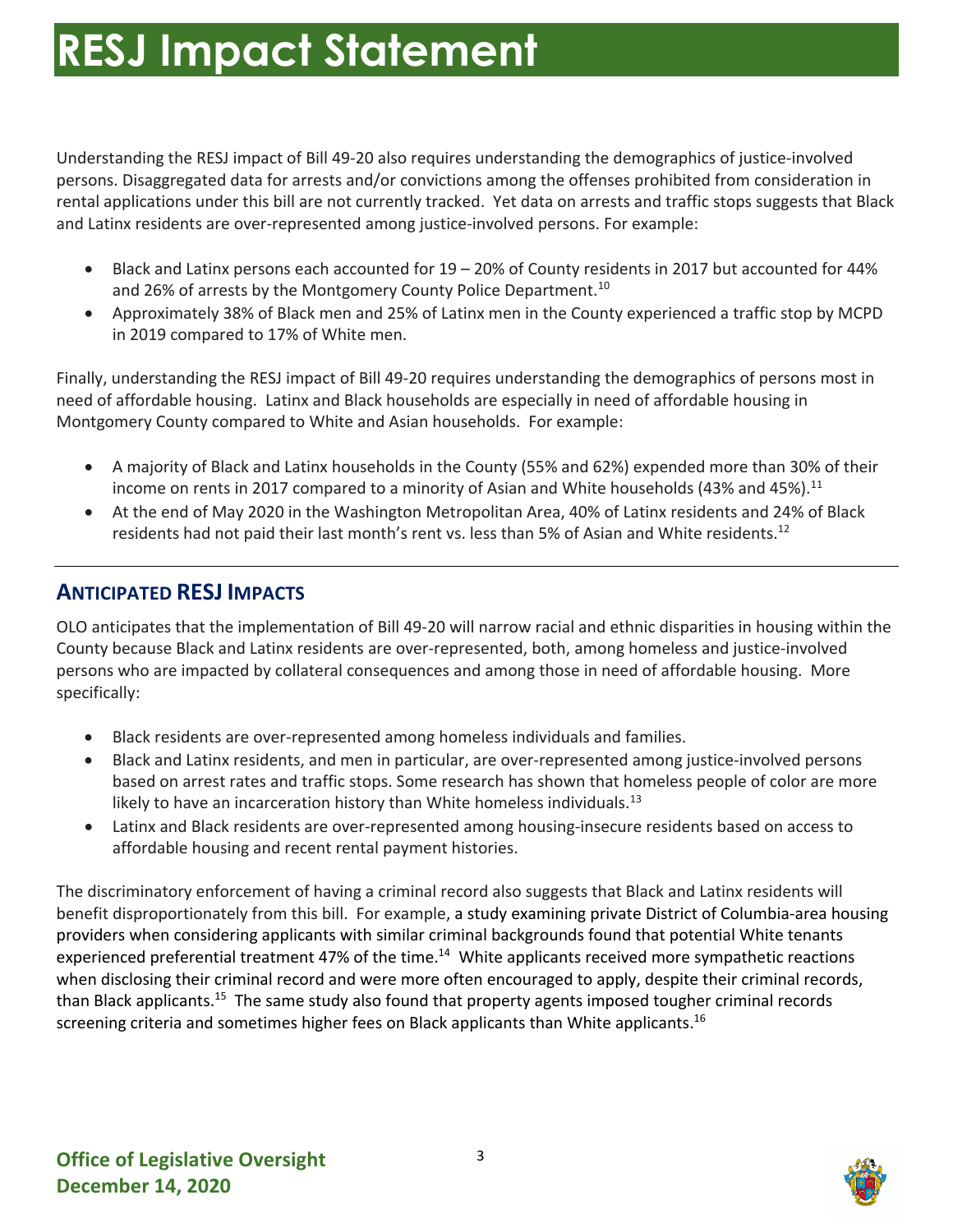Black and Latinx residents are also more likely to benefit from the exclusion of inaccurate tenant screenings that unfairly flag them as having criminal histories that would be reduced under this bill. Tenants and consumer attorneys note that errors can have an outsize effect on people with common names that often include communities of color who have fewer unique last names. For example, the New York Times notes that more than 12 million Latinx persons in the U.S. share just 26 surnames according to the Census.<sup>17</sup>

### **METHODOLOGIES, ASSUMPTIONS AND UNCERTAINTIES**

This RESJ impact statement and OLO's analysis relies on several sources of information. They include:

- How Automated Background Checks Freeze Out Renters, New York Times, May 28, 2020<sup>18</sup>
- Racial Equity Profile, Montgomery County, Office of Legislative Oversight, 2019<sup>19</sup>
- Before the U.S. Commission on Civil Rights, Briefing Report, June 2019<sup>20</sup> • Collateral Consequences: The Crossroads of Punishment, Redemption, and the Effects on Communities: Brief
- Housing for Criminal Justice Involved Individuals in the District of Columbia, Criminal Justice Coordinating Council, 201921
- The Criminalization of Poverty: How to Break the Cycle through Policy Reform in Maryland, Job Opportunities Task Force, January 2018<sup>22</sup>
- • Housing Not Handcuffs Fact Sheet: The Top Five Ways Criminalization of Homelessness Harms Communities (National Law Center on Homelessness and Poverty)<sup>23</sup>
- Collateral Consequences of Criminal Convictions Judicial Bench Book, American Bar Association<sup>24</sup>

#### **RECOMMENDED AMENDMENTS**

bills aimed at narrowing racial and social inequities are warranted in developing RESJ impact [statements.](https://statements.25)<sup>25</sup> This aligns well with its intended goals of reducing racial and social disparities in housing. The County's Racial Equity and Social Justice Act requires OLO to consider whether recommended amendments to RESJ statement, however, does not offer recommended amendments because the Bill 49-20 as currently drafted

#### **COMMUNITY ENGAGEMENT**

The bill's sponsors engaged in a number of conversations with County government and community-based stakeholders to develop this bill, including meetings with representatives from:

- Montgomery County Department of Health and Human Services
- Montgomery County Office of Human Rights
- Montgomery County Department of Housing and Community Affairs
- Interfaith Works
- Montgomery County Coalition for the Homeless
- AOBA
- Montgomery Housing Alliance